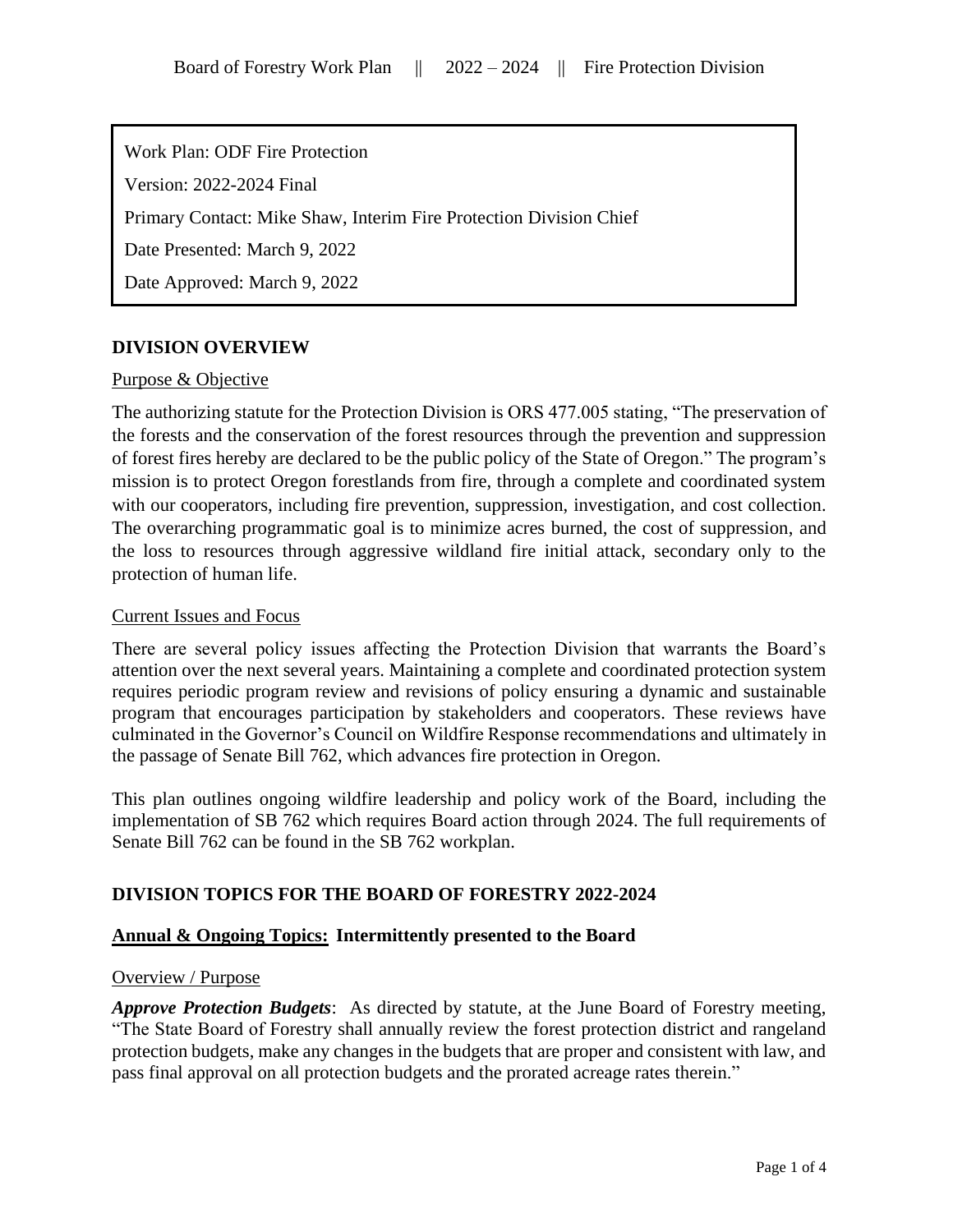*Forest Protective Association (FPA) Letters*: In each of the agreements with the non-operating forest protective associations, there is an opportunity for communication directly to the board from each protective association "…an annual letter from the Association to the Forester providing input on Department operations affecting the District or the Association (to be transmitted to all members of the Board) …" (State Forester letters). This can be delivered as a consent agenda item.

*Fire Season Reports*: Protection staff will provide fire season reports monthly, during the fire season.

*Smoke Management Annual Report:* Since the latest significant revision to the smoke management rules in 2018, Protection staff has been providing an update on prescribed burning on forestland across Oregon. This can be delivered as a consent agenda item.

*Forest Protection Association Agreements*: Periodically, agreements are updated, and Board approval of updated agreements are necessary under OAR 629-041-0100. This can be delivered as a consent agenda item.

*Rangeland Protection Association formation:* Periodically, a request for a public hearing on the possible formation of a Rangeland Protection Association (RPA) will come before the Board for approval. Based on the outcome of the hearing, the Board may receive a request for approval on the formation of an RPA. This can be delivered as a consent agenda item.

*Forest Patrol Assessment:* Periodically, property owners of forestland that is newly classified by a county Forestland Classification committee, request to appear before the Board for an appeal of the addition of property to the forest patrol assessment. The forestland classification process may also prompt review of the administrative boundaries of the Department's forest protection districts.

## Board Deliverables with Timelines

At each June Board meeting, the budgets for the forest protection districts and rangeland protection associations, and copies of the FPA letters will be presented to the Board for consideration as directed in statute and the association agreements. Fire season reports will be presented to the Board monthly from June through November and as requested. All other ongoing topics will be presented to the Board on an as-needed basis, often in a consent agenda format.

## Outreach and Public Involvement

- Prior to the June Board meeting, the forest protection district budgets are developed through local budget committees made up of landowners, reviewed and discussed at the forest protective association meetings, and required to go through a public hearing at district and unit offices.
- Public comments may be accepted on all annual and ongoing topics at Board meetings.
- FLCC/Forest Patrol…. Forestland classification, the county led precursor to the application of the forest patrol assessment, is conducted following the outreach process outlined in OAR 629-045-0045.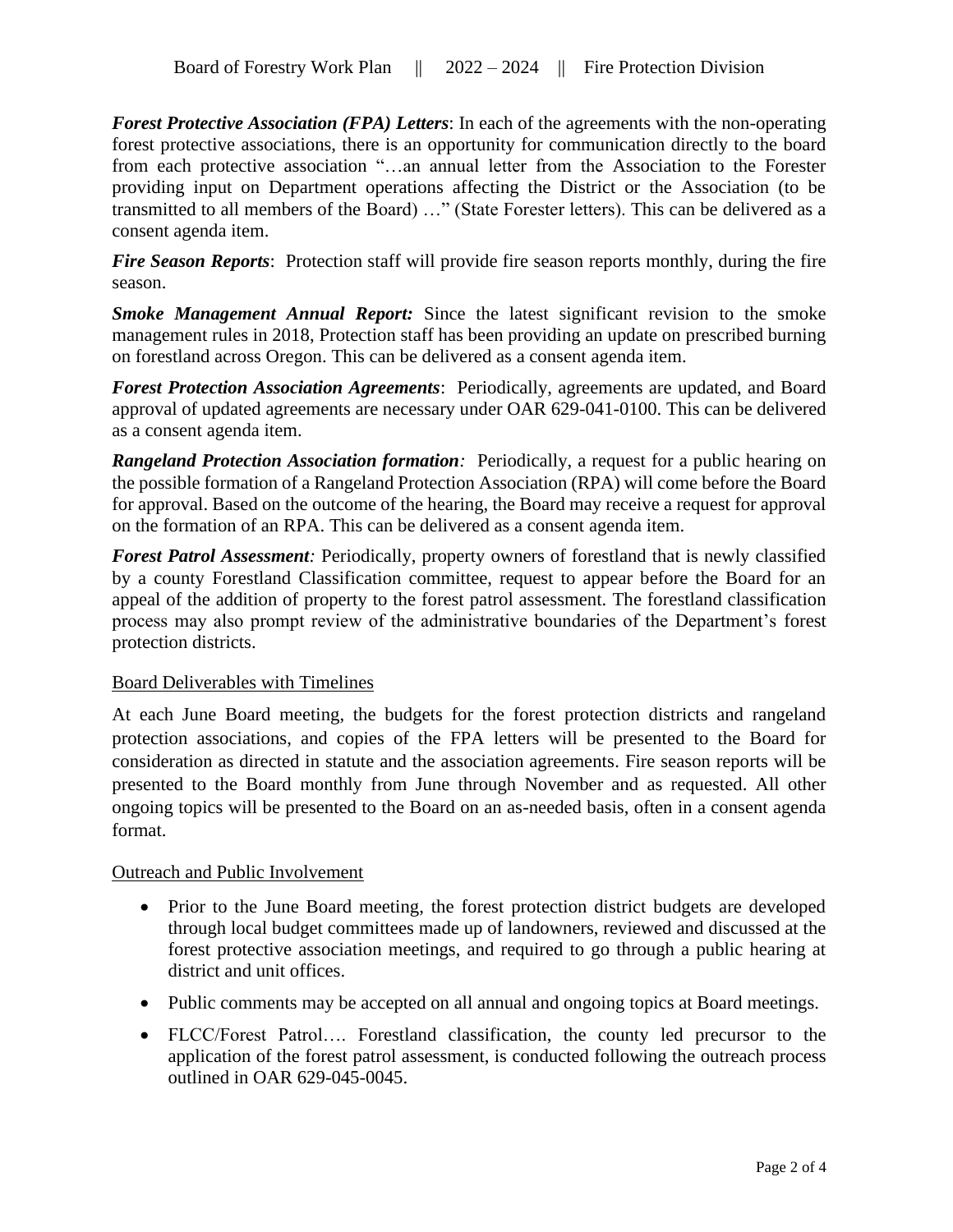**New Opportunities This Biennium: SB 762 Implementation, 2021-2023 Budget Implementation, Prevention Program Advancements and Bureau of Land Management – West Oregon Operating Plan Updates**

## **Topic: SB 762 Implementation and 2021-2023 Budget Implementation**

SB 762 Implementation is a priority for the Protection Division and all the elements within SB 762 are covered under a Board Work Plan unique to that effort.

## **Topic: Prevention Program Advancements**

## Overview/Purpose

The Department intends to initiate a comprehensive prevention program review, with an intent to advance prevention programs to mitigate the catastrophic risk of wildfire. Given that over 2/3 of fires starting on ODF protected lands are human-caused, the Division expects a prevention program review to result in recommendations for OAR and ORS changes, to be considered through the Board.

### Board Deliverables with Timelines

The Division intends to complete the following program review to inform decisions on any ORS or OAR revisions from the Board:

• Prevention Program Review – **June 2023**

### Outreach and Public Involvement

Initial review will be focused internally, identifying policy topics to present for Board consideration. Any proposed Oregon Administrative Rule changes will adhere to the Administrative Procedures Act (APA) outlined in Chapter 183.

### **Topic: Bureau of Land Management – West Oregon Operating Plan**

### Overview/Purpose

The Division anticipates potential changes to the protection system with BLM's interest to adjust fire protection under the West Oregon Operating Plan. Depending on these outcomes, the Division may be seeking a POP for the 23-25 ARB to address the adequate level of protection needs of Oregon's protection system.

## Board Deliverables with Timelines

The Division anticipates potential changes to the BLM -Western Oregon Operating Plan:

• BLM, Western Oregon Operating Plan Status Update – **March 2022**

### Outreach and Public Involvement

There has been and continues to be, outreach and work revolving around this topic with the BLM, Governor's Office, congressional delegation, LFO, OFIC, EFCC, and others.